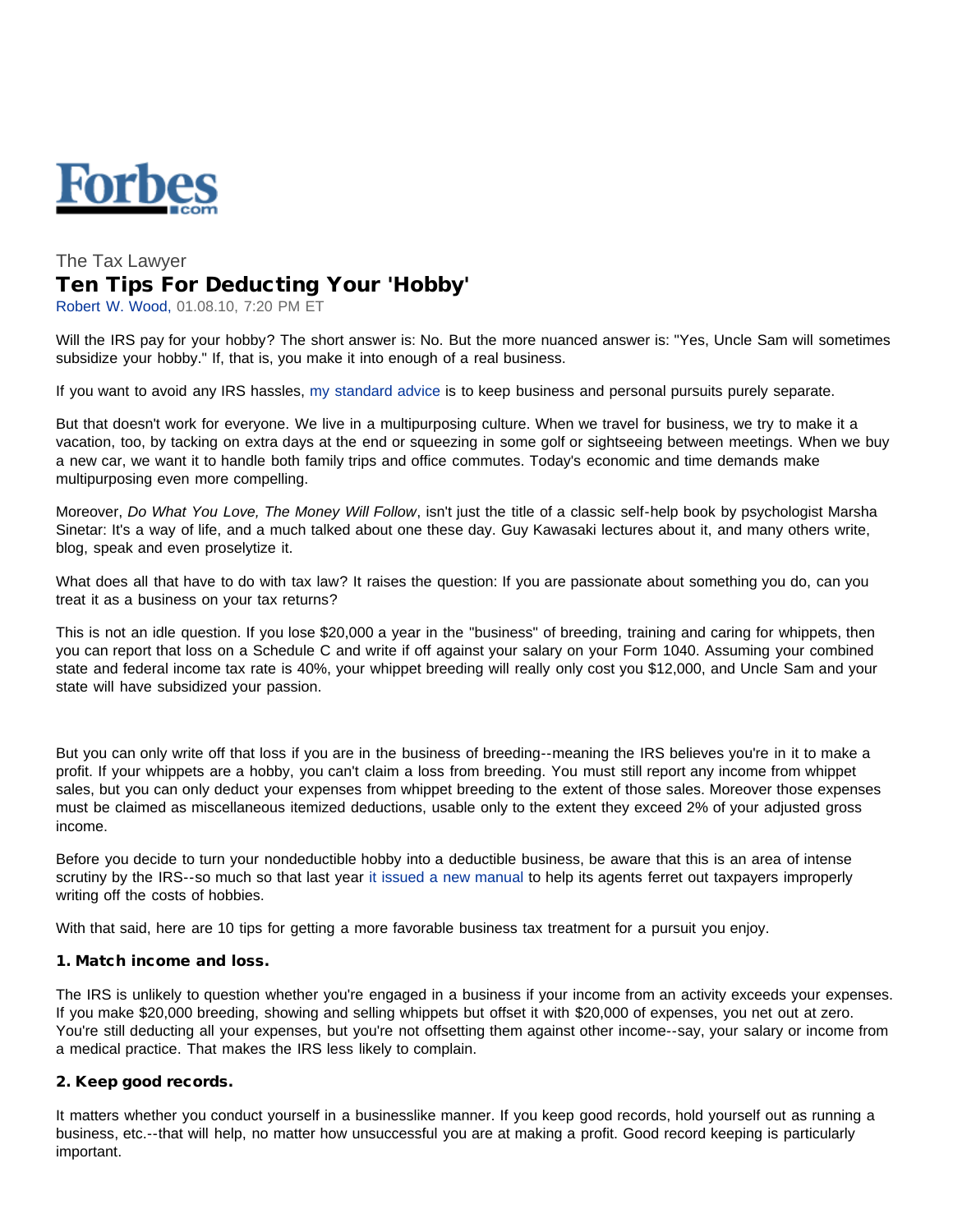## 3. Show a profit three years in five.

If you can manage to eke out a profit three years out of every five (or two years out of seven, if your activity is horse breeding), the IRS will presume you're in business to make a profit. That presumption is worth a lot since you probably won't have to mud wrestle with the IRS over a more amorphous "facts and circumstances test" that looks at all the details of how you conduct your hobby/business. In fact, if you meet this presumption, the IRS can still argue that your activity is not engaged in for profit, but the burden shifts to the IRS to prove that the activity is not engaged in for profit. There have been tax cases where taxpayers have beat the IRS in court even though they made a profit only once in 10 or 15 years. But those are tough cases.

## 4. Plan income and expenses.

Our tax system is annual, and so are profit-and-loss determinations. You may have more control than you think over when you receive income and especially when you incur expenses. That control can help you make a profit three years out of five. You can legitimately bunch expenses by, for example, buying all your equipment in one year, rather than spreading your purchases over two, or by going to more whippet shows in one year than the other. You're less likely to be able to legitimately time your income, but you can sometimes time big payments by delaying sending an invoice, etc. [\(See "When](http://www.forbes.com/2009/10/12/tax-cancelled-debt-deferred-income-personal-finance-wood.html) [You Have Income But No Cash."\)](http://www.forbes.com/2009/10/12/tax-cancelled-debt-deferred-income-personal-finance-wood.html)

#### 5. Delay a profits determination.

A special tax rule allows you to elect to defer the determination of profit motive until the fourth year of your "business," or sixth year in the case of an activity involving horses. To make this election you file a Form 5213, thereby postponing the determination of whether you've met the three-out-of-five-years profit presumption. The idea of the election is to give you time to ramp up and achieve a profit.

Warning: Most advisers don't recommend making this election. Why? It seems to invite audit by flagging the profit-motive issue. Plus, it has the effect of extending the IRS statute of limitations beyond the normal three years, so the IRS can examine all the years in question after the deferral period has passed. (For more about the IRS statute of limitations, click [here.](http://www.forbes.com/2009/10/08/IRS-tax-audits-statute-limitations-personal-finance-wood.html))

#### 6. Do it full-time.

Most of the time the IRS goes after a taxpayer who writes off his or her "hobby" against other income from a regular job. If you work 40 hours a week in an office and raise chinchillas on the side, does that mean you have no profit motive and chinchillas are just a hobby? No, you can still have a business that is part-time. In fact, you can have multiple part-time businesses. Nevertheless, the IRS is more likely to consider an activity a business if you do it full-time.

#### 7. Write a business plan.

This may sound silly, but the IRS looks for businesslike activity. One of the auditors' checklist items is a business plan. Write one up, whether or not you stick to it. Revise it periodically. Try to look business-like in all things. For example, the plan might include project goals, start-up costs, advertising, projected results, and parameters for discontinuing an unsuccessful venture.

#### 8. Hire experts and become one.

The more expert you become in a field, and the more you engage other experts, the more business-like you'll look. If you have advanced degrees or otherwise have expertise in the activity, it looks less hobby-like. (If you don't have a degree, but do extensive research on an area, keep records of that research to prove the time and effort you've invested in it.) Similarly, if you hire an expert consultant to help you grow prize orchids, raise toucans, or race mopeds, you'll have one leg up on the ladder to convincing the IRS of your business status.

# 9. Don't enjoy it too much.

Another oddity relates to pleasure and enjoyment. Despite societal preoccupation with doing what you love, the IRS looks for elements of personal pleasure or recreation as one indication your "business" is really a hobby. If you enjoy what you do too much, it looks more like an avocation, and it may be treated as one.

## 10. Combine activities.

If a stand-alone activity produces losses, it may be more at risk of being treated as a hobby by the IRS. Yet if it can be combined with a profitable activity, the IRS might have no problem with it. The IRS says that your characterization of what constitutes a single activity will be accepted unless it's artificial and cannot reasonably be supported by the facts and circumstances. That means you can't combine your profits from your main work as a tech consultant with your losses from breeding whippets and report them as a single business activity. But if you have a profitable sideline selling handcrafted dog